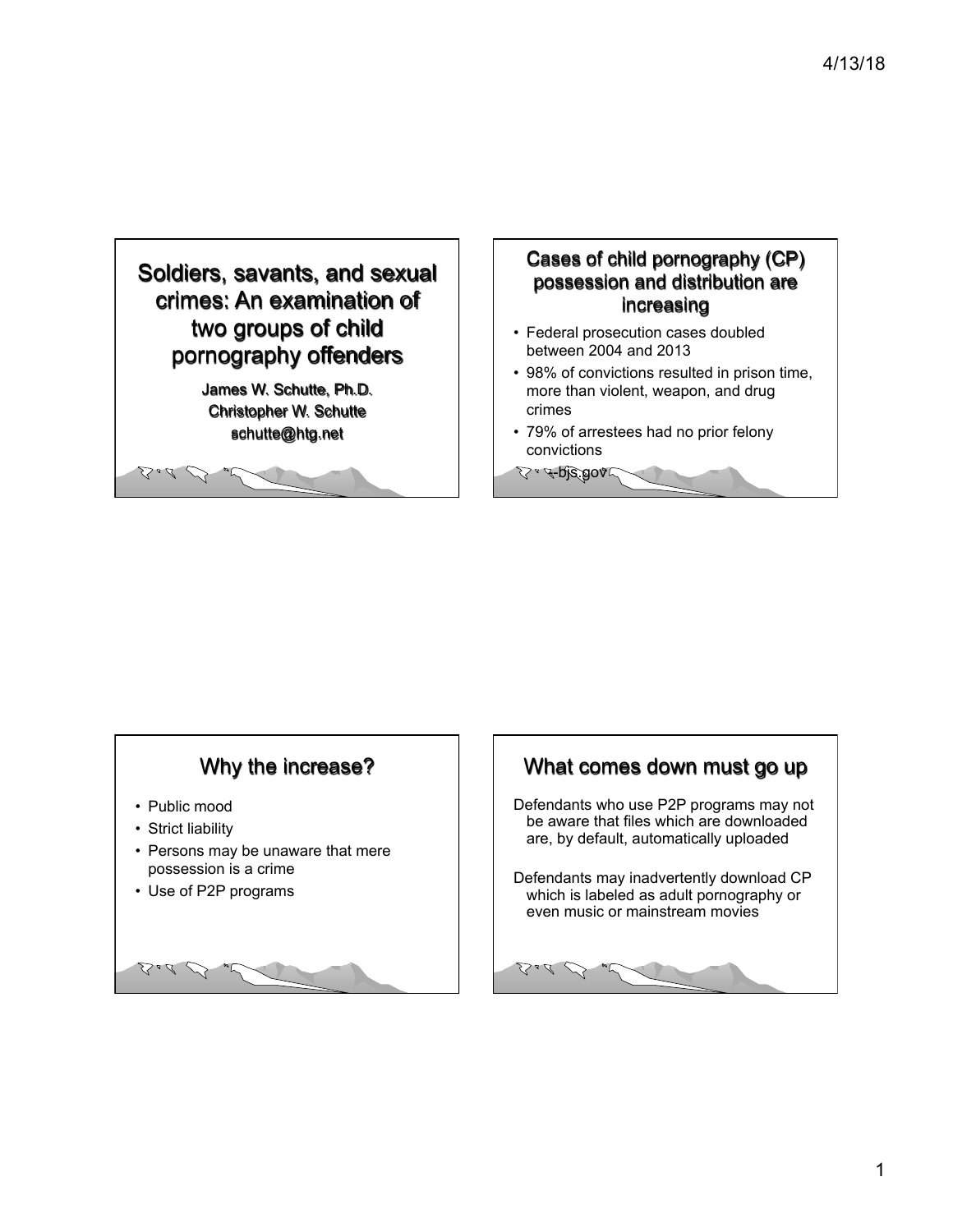### Mass media is noting veterans in child pornography cases

 "Former Marine Sentenced to 10 Years for Child Porn"

--3/21/2018 military.com

"Man at Veterans' Home charged with

possession of child porn"

--fox19.com

Ball D

Bad B

"Camp Pendleton Marine charged with child pornography distribution"

--12/5/17 marinecorpstimes.com

#### Mass media is also noting autism and child pornography

- "Downloading a nightmare: When autism, child pornography, and the courts collide" --themarshallproject.org
- "This Autistic Man Arrested For Watching Child Porn"

--risenews.net

• "Young men with autism unfairly targeted in online sex offense cases"

--news-leader.com

### Is military service a risk factor for CP offending?

- Combat experience may desensitize an individual to extreme stimuli
- PTSD can produce emotional numbing

# PTSD as per DSM 5

- A. Exposure to actual or threatened death, serious injury, or sexual violence
- B. Presence of intrusion symptoms
- C. Persistent avoidance of stimuli
- D. Negative alterations in cognitions and mood
- E. Marked alterations in arousal and reactivity Bad D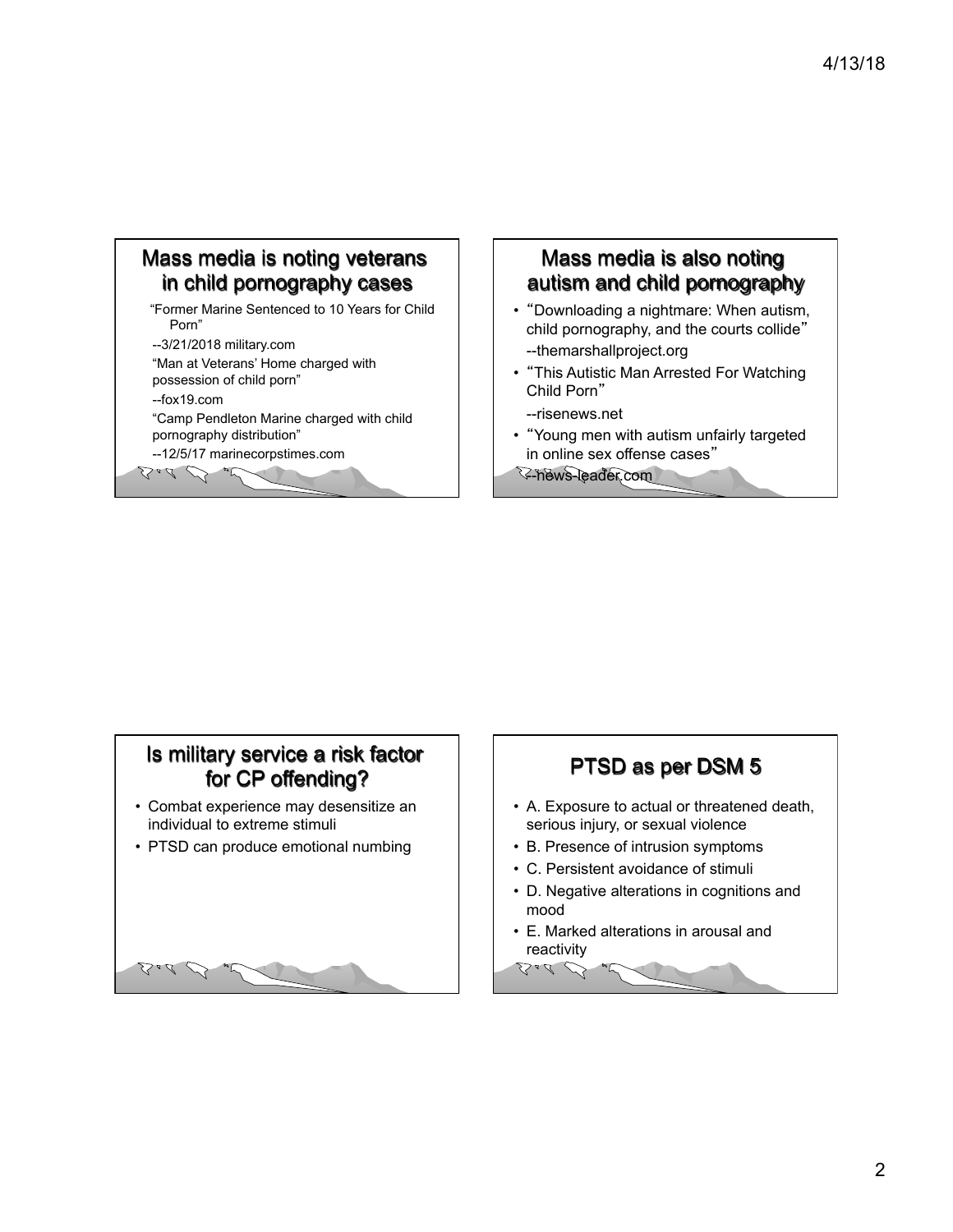# PTSD symptoms likely linked to CP offending

- D6. Feelings of detachment or estrangement from others
- E2. Reckless or self-destructive behavior





- Also known as hypersexual behavior --abnormally frequent paraphilic or normaphilic thoughts and/or actions --significant distress or life problems as a result
- CSB found in 16.7% of a veteran sample (Smith et al. 2014)

 $\sum a \mathcal{L}$ 

#### Traumatic brain injury (TBI)

- May result not only from blows to the head, but also from blast exposure, especially if repeated
- Impaired judgment, impulsive, hypersexual behavior may result
- CP offending may be linked to TBI



### Autism spectrum disorder (ASD) is not uncommon in CP cases

- ASD individuals may have schizoid traits and lack appreciation for the social aspect of this offense
- ASD individuals may engage in repetitive or compulsive downloading or pornography viewing

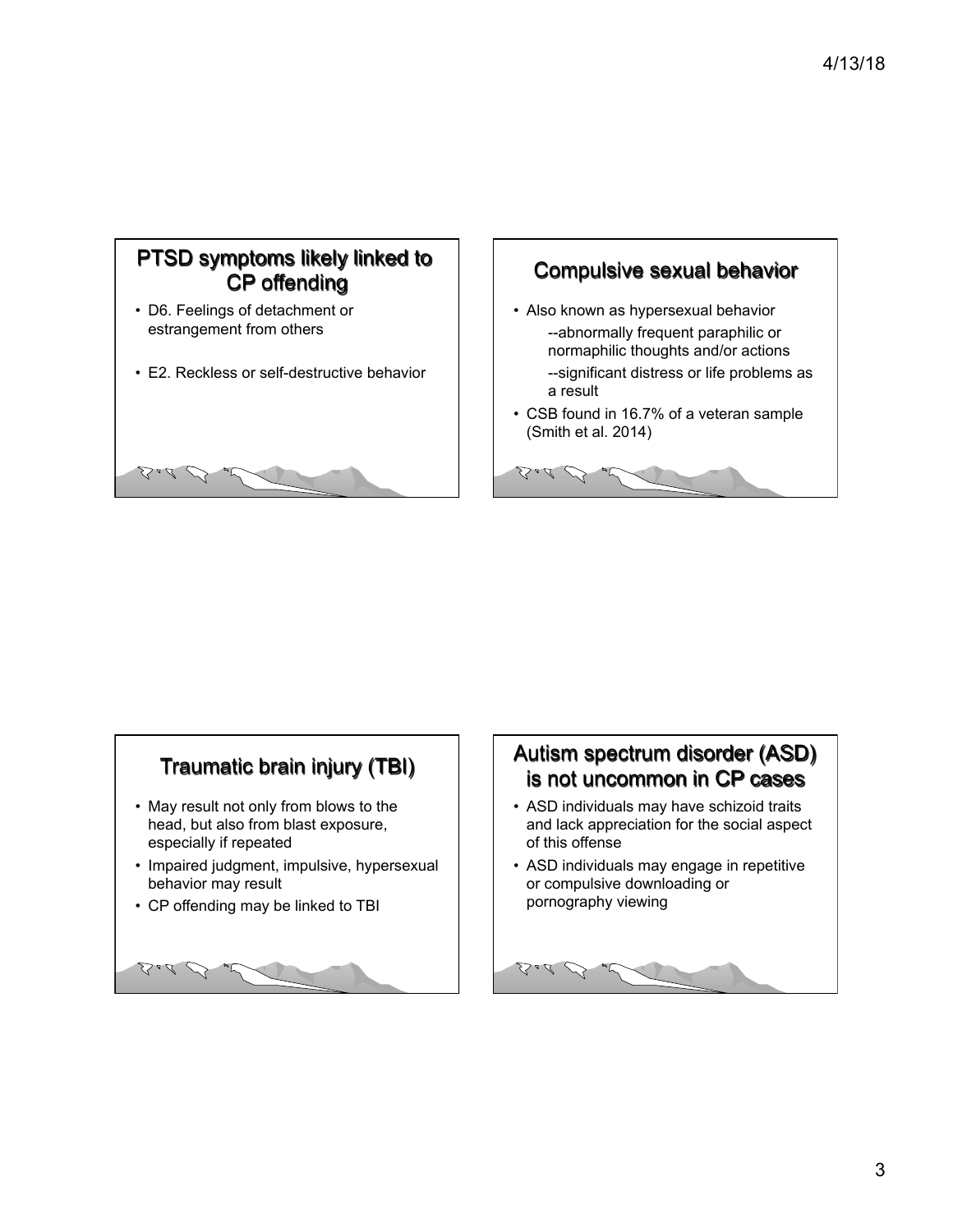

#### ASD symptoms which may be linked to CP offending

- A3. Deficits in developing, maintaining, and understanding relationships
- B3. Highly restricted, fixed interests

#### Is ASD a risk factor for CP offending?

- Persons with ASD have impaired social skills, and may find passive stimulation to be less stressful
- Persons with ASD may find depictions of adult sex to be unpleasant
- Persons with ASD may engage in repetitive behavior, which can take the form of "hoarding" of CP images

# $\Delta$ al  $\mathcal{O}$

## Even if not full-blown ASD, autistic features are common

• Social discomfort

Bad D

- Social impairment
- Lack of sexual experience with real-life, pro bono partners (not escorts, prostitutes, cam girls)
- Intense online usage

Bad B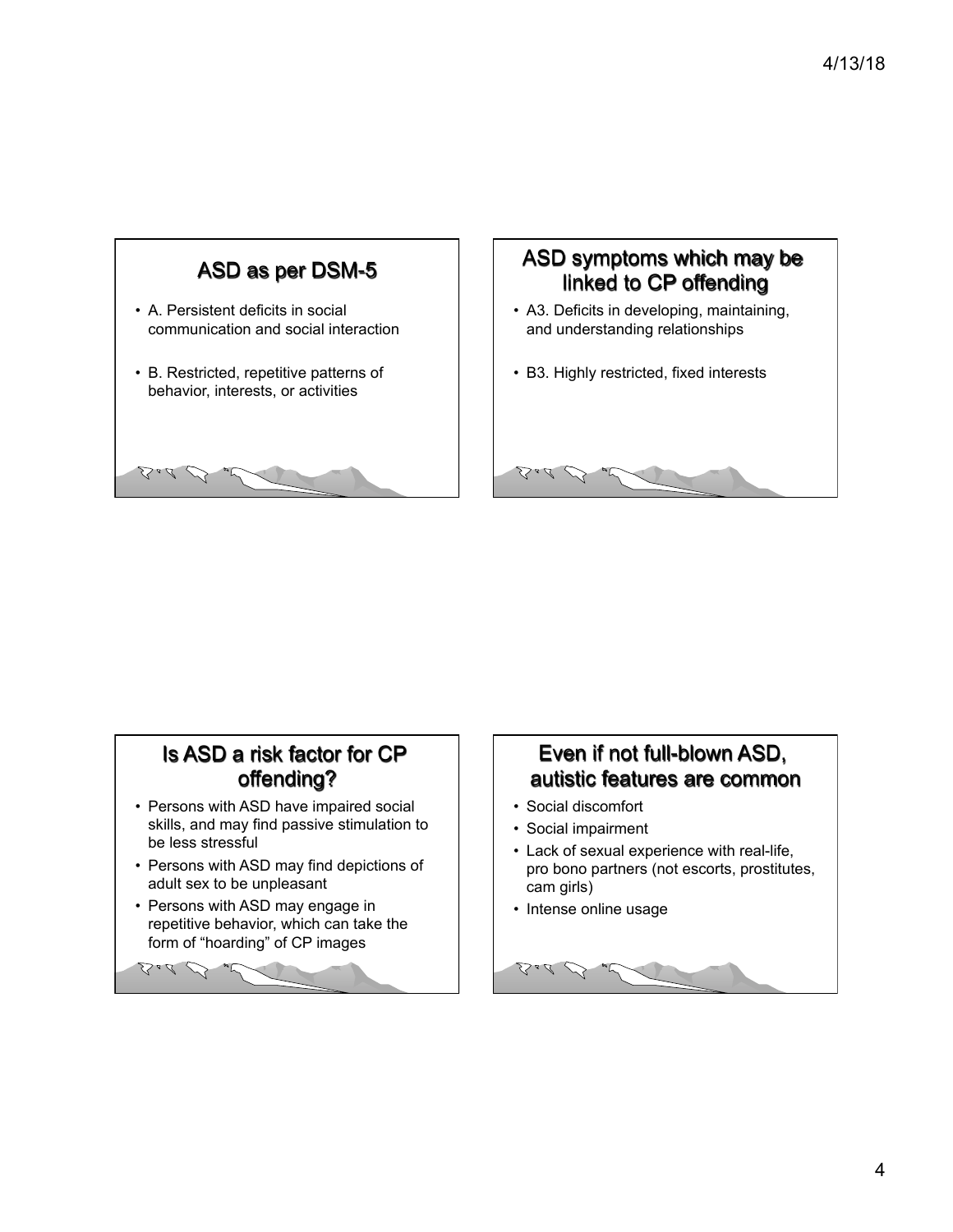

#### Why would anyone download this stuff?

- --May be a pedophile, and looking for material to satisfy an interest or suggest offline behavior
- --May be a pedophile, but only looking for material for fantasy or masturbation (purely offline)
- --May be curious about something illegal
- --May have a general pornography addiction which has escalated into more bizarre content (tolerance)

#### Why would anyone download this stuff?

- --May have ASD and is exhibiting compulsive or repetitive, non-sexual behavior
- --Mau have PTSD or TBI and exhibiting reckless behavior
- --May have been looking for something else, and got a mislabeled file



#### Pedophilia as per DSM-5

"A. Over a period of at least 6 months, recurrent, intense sexually arousing fantasies, sexual urges, or behaviors involving sexual activity with a prepubescent child or children (generally age 13 years or younger).

B. The individual has acted on these sexual urges, or the sexual urges or fantasies cause marked distress or interpersonal difficulty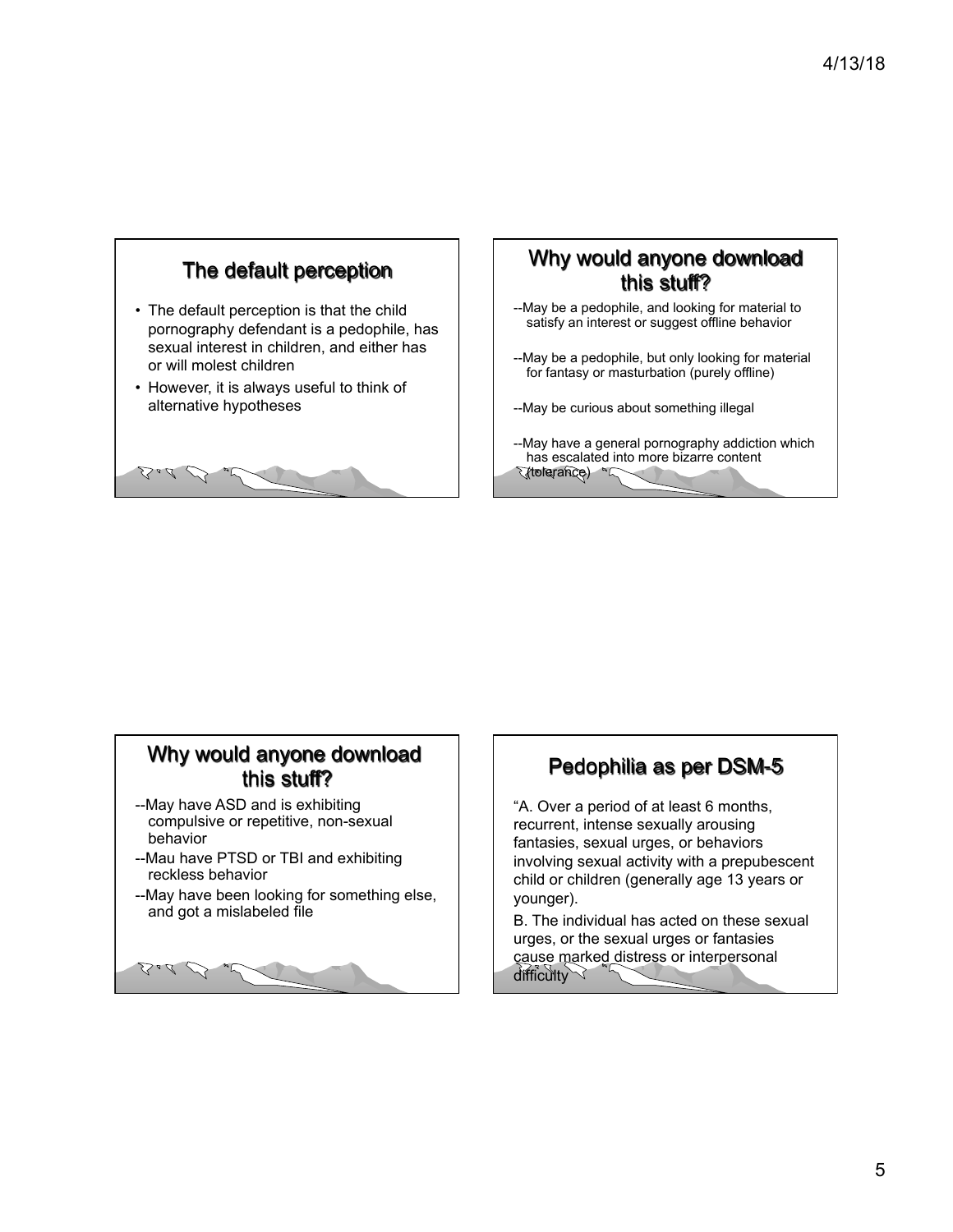



• If the material viewed is of post-pubescent children, the behavior, however illegal, is not pedophilic

Ball D

#### Types of child pornography offenders

Online: Behavior limited to non-contact, viewing and/or distribution of CP (Offline: Behavior limited to contact, exhibitionistic or voyeuristic offenses) Mixed: Both offline and online



#### Types of child pornography offenders

Online-only offenders have lower recidivism rates than offline or mixed offenders The default assumption by the Court and public opinion is that all child pornography offenders are mixed

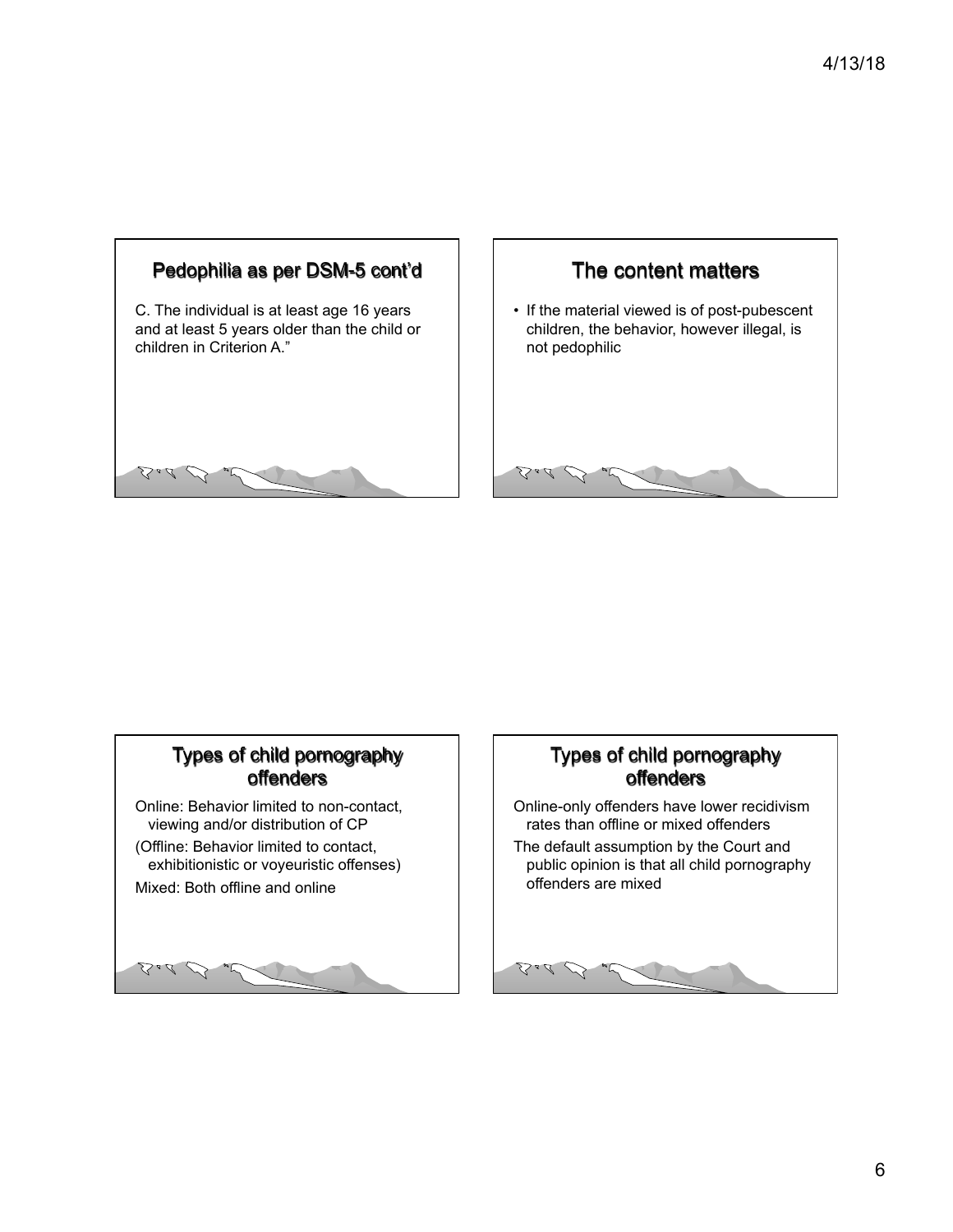

# High-risk sexual offenders

- Combination of psychopathy and deviant sexual interest
- Psychopathy can be measured with interview and record review (e.g., PCL-R) or by self-report (e.g., SRT-4, PPI-R)

Bad L

#### What can the forensic psychologist do?

- Perform an evaluation with interviews and testing
- Provide diagnoses
- Provide risk assessment information
- Make treatment recommendations



#### What can the forensic psychologist not do?

- --Determine whether the Defendant is lying
- --Determine whether the Defendant is a pedophile (short of a confession or strong collateral information)

# Bad B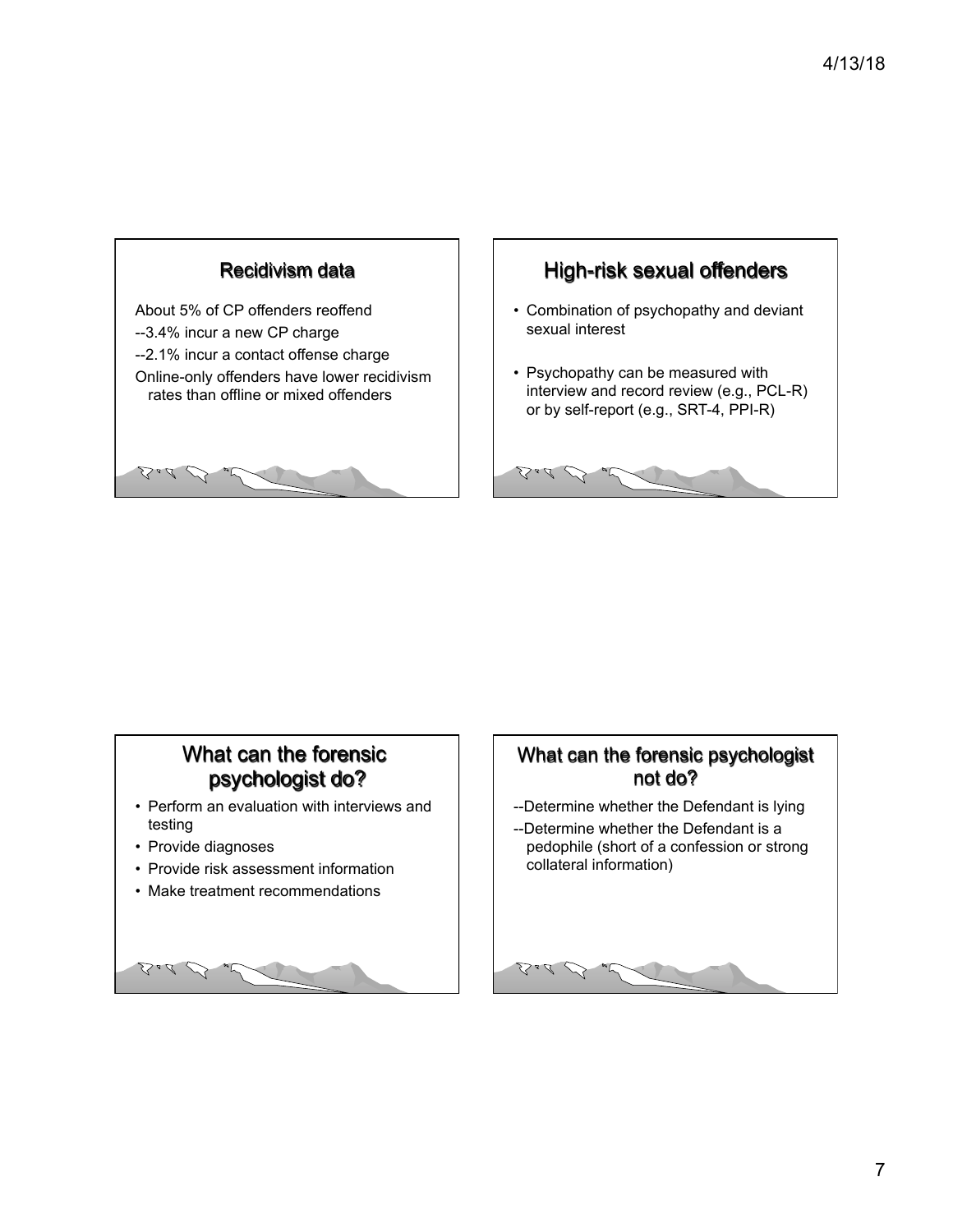#### Conducting the forensic examination

--Informed consent

Ball D

- --Review of records (statement/confession, mental health records, offense records)
- --Interview to include childhood history, medical history, substance abuse history, current symptoms, history of abuse or neglect, and sexual history

#### Conducting the forensic examination

Sexual history

Bad P

Ball D

- --Age at first sexual contact
- --Access to consensual partners
- --Stability of relationships
- --Defendant's view of sex
- --Defendant's view of child sexual behavior

#### Conducting the forensic examination

Legal history

- --Any prior charges/convictions?
- --Any incidents of probation/incarceration?
- --Any violations of parole/probation?
- --Any violations of bond?

Pretrial behavior (incarcerated/on bond) may suggest post trial behavior

#### Conducting the forensic examination

--Offense narrative How was material found? Was it intentionally shared? Reactions on first seeing this material? Masturbation to the material? Any files saved? How chosen? How often viewed? Is there an increase?

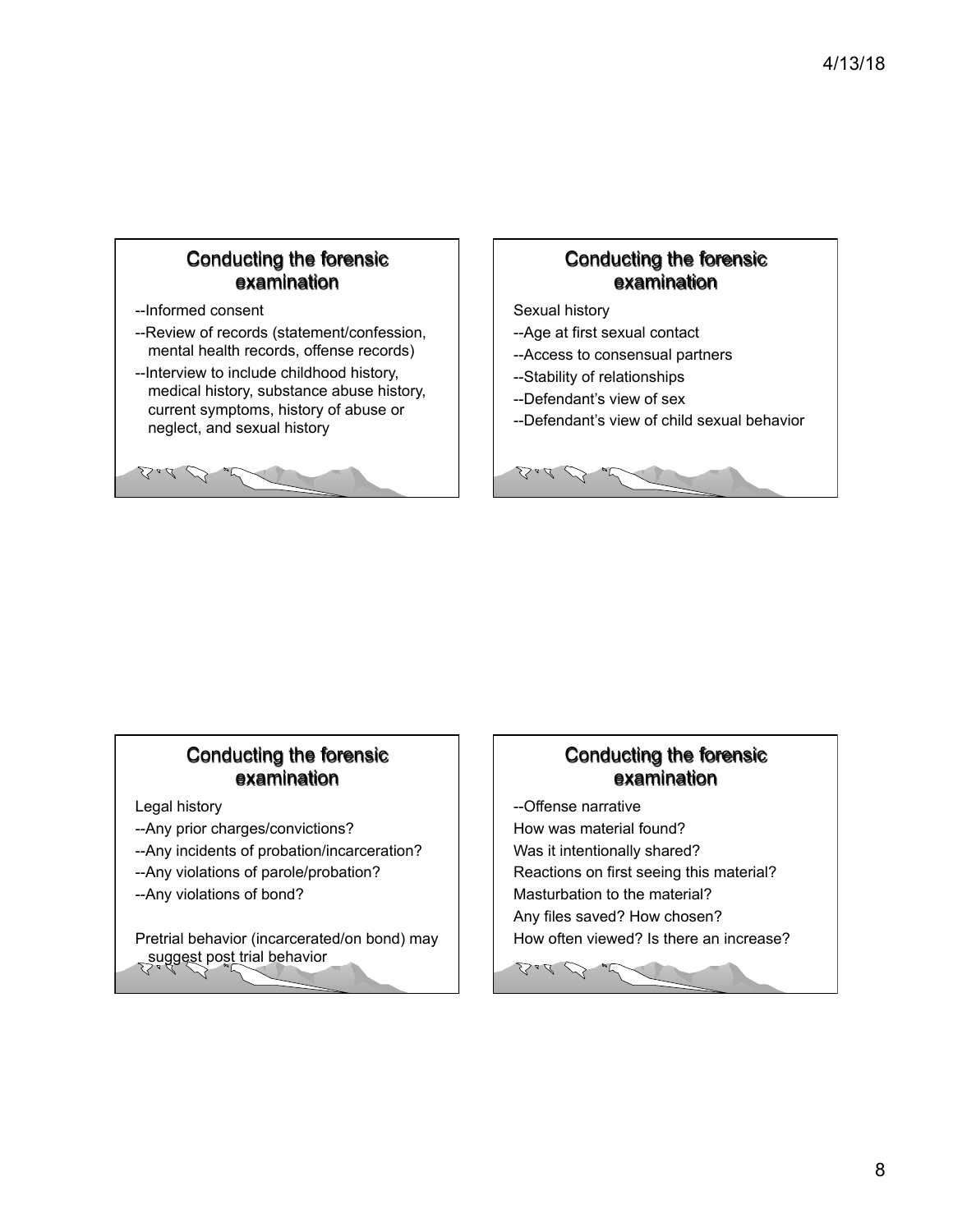#### Conducting the forensic examination

Consider general pornography addiction

--Individual may start viewing adult pornography and progress to more violent, bizarre, or illegal forms

Any fantasies of acting-out what is viewed?

Any approach behavior (visiting places where children frequent)?

Ball D

#### Conducting the forensic examination

Defendant's view of the alleged offense

- --Be aware that pretrial opinions may vary from presentencing/post-plea opinions
- --Denial is not a useful predictor of recidivism (see meta-analyses by R.K. Hanson)

Defendant's view of the future

Bad D

#### Assessing the veteran CP defendant

- Ask about combat deployment, military sexual trauma (MST), adult physical abuse
- Ask about PTSD symptomatology
- Ask about substance abuse



# Neuropsychological screening

- Have you ever been hit in the head and knocked out, been dazed, or seen stars?
- Have you ever been exposed to a blast (IED, mortar) or "blown up" and been knocked out, been dazed, or seen stars?

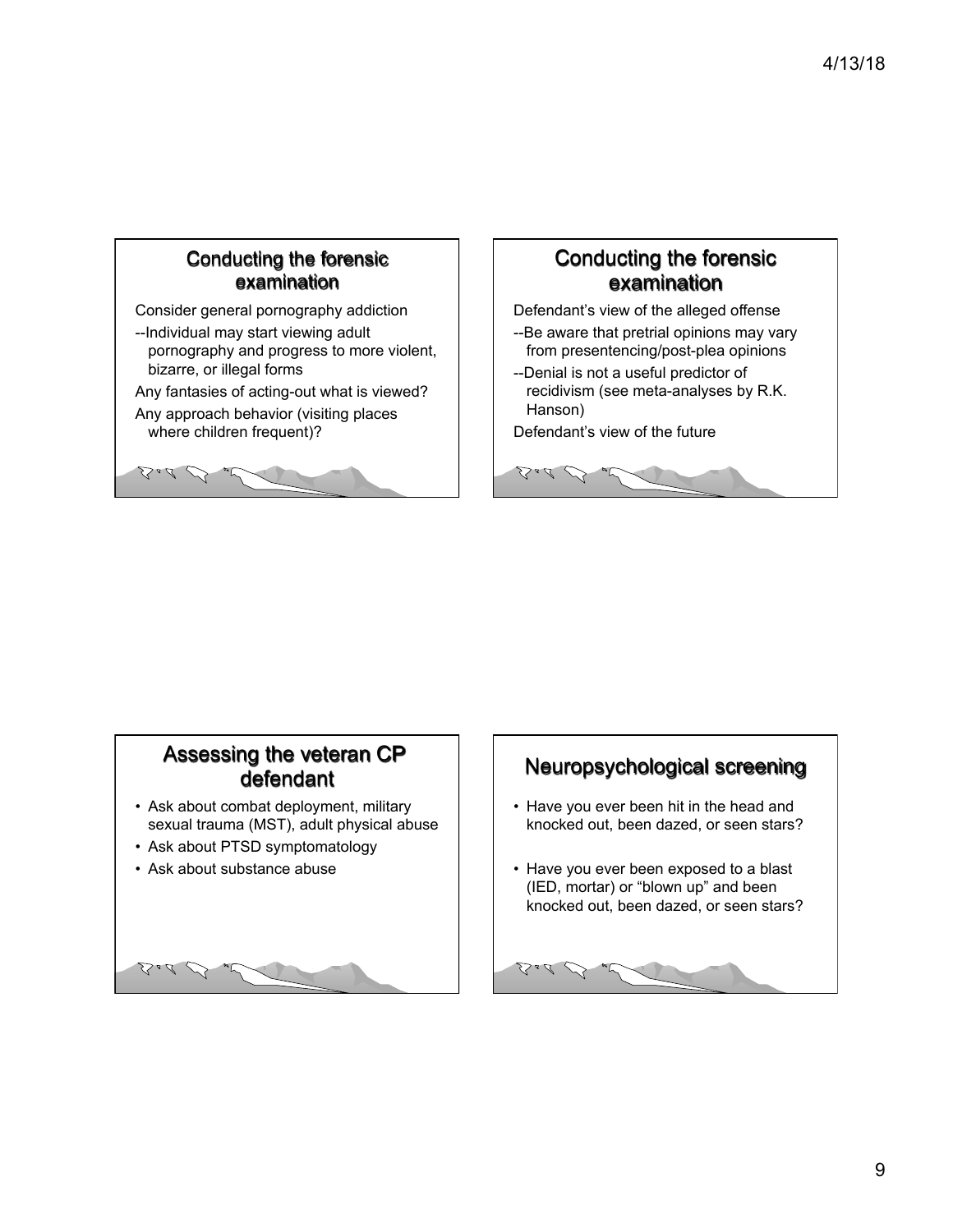#### Assessing the ASD CP defendant

- Ask about social history
- Ask about sexual history
- Ask about online usage, patterns of repetitive or compulsive conduct



#### Conducting the forensic examination

Psychological testing

--IQ

- Helpful to rule-out ID, assess general aptitude for talk therapy
- --Personality/psychopathology MMPI-2-RF, MCMI-IV, PAI. Look at validity scales as well as clinical scales

 $-$ ASD assessment (SRS-2)

# Executive functioning

- Refers to ability to plan, exercise judgment, and exhibit cognitive flexibility (ability to switch problem-solving techniques)
- Individuals impaired in this area are likely to exhibit impulsive or stereotyped behavior



#### Measures of executive functioning

- Trail-Making Test
- Booklet Category Test
- Wisconsin Card Sorting Test
- NAB Judgment subtest
- Controlled Oral Word Association
- Iowa Gambling Task
- Tower of Hanoi

Bad B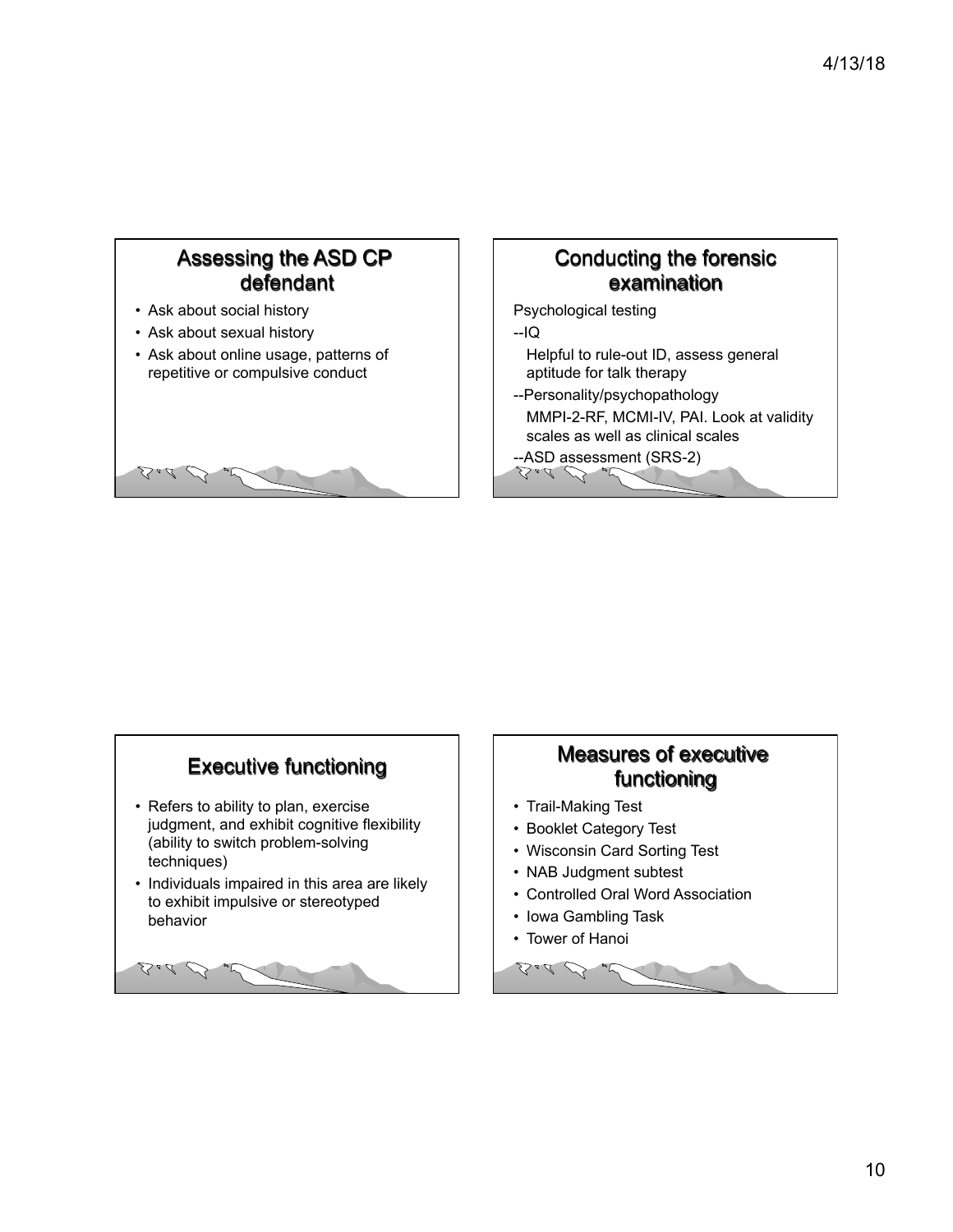#### Conducting the forensic examination

Common risk assessment tools:

Bad B

Level of Service/Risk, Need, Responsivity HCR-20 Hare PCL-R/SV (indirectly, as a measure of psychopathy)

Bad B

## Conducting the forensic examination

Risk assessment

Bad D

--be aware that sex offender risk assessment instruments such as the Static-99R are not appropriate for pornography offenders

--but can be used with mixed offenders



#### Conducting the forensic examination

**Summary** 

- Is there evidence of contact offenses?
- Is there evidence of paraphilic urges or fantasies?
- Are there any diagnosable conditions which could account for the behavior?

Are there any treatable conditions?